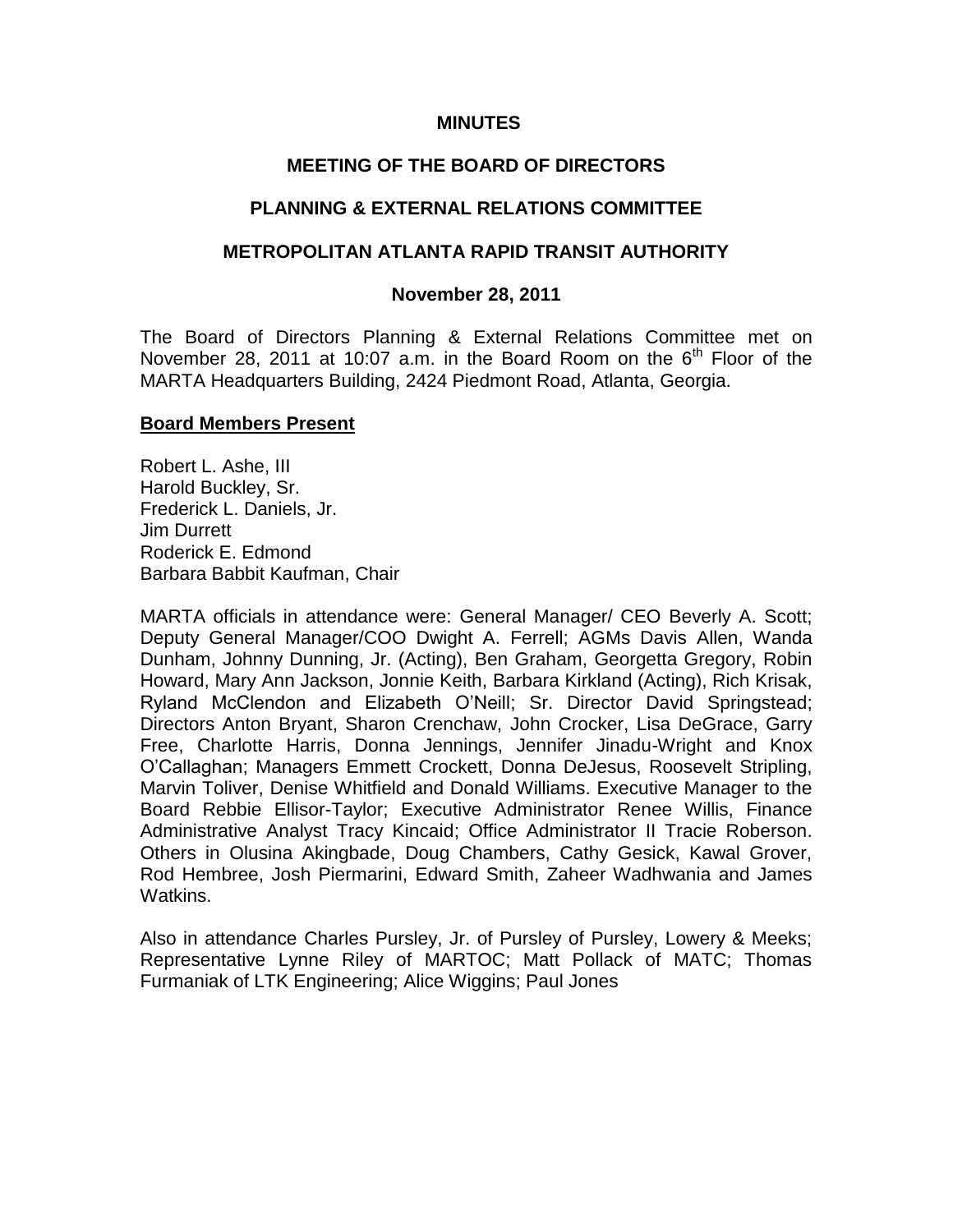# **Approval of the October 31, 2011 Planning & External Relations Committee Meeting Minutes**

On motion by Dr. Edmond seconded by Mr. Buckley, the minutes were unanimously approved by a vote of 4 to 0, with 4 members present.

## **Resolution Authorizing \$150,000 in MARTA In-Kind Staff Support for the Regional Transit Committee**

Dr. Crocker presented this resolution for Board of Directors' approval authorizing the General Manager/CEO or her designee to enter into an agreement with the Atlanta Regional Commission (ARC) to provide \$150,000 in MARTA staff resources to support the work program of the Regional Transit Committee (RTC).

Mr. Ashe asked about other contributors.

Dr. Crocker said any county within the 20-county region is an eligible member. However, all members who choose to participate in the RTC in a voting capacity are required to financially support the operations of the Committee. RTC has set 2012 dues at \$5,000 for local governments as well as the Metro Atlanta Mayor's Association, \$10,000 for GDOT and \$150,000 in-kind services from MARTA and GRTA.

Dr. Edmond asked how many votes the local governments will receive for their \$5,000 contributions.

Dr. Crocker said one vote.

Dr. Edmond asked what MARTA will receive for their \$150,000 in-kind services.

- Dr. Crocker said the Authority will also receive one vote.
- Dr. Edmond said it appears to be unbalanced.

Dr. Crocker explained that MARTA is providing in-kind services in lieu of dues.

Mr. Daniels asked for an actual tracking report of all services provided from inception. The Authority needs to be sure not to exceed the agreed upon \$150,000.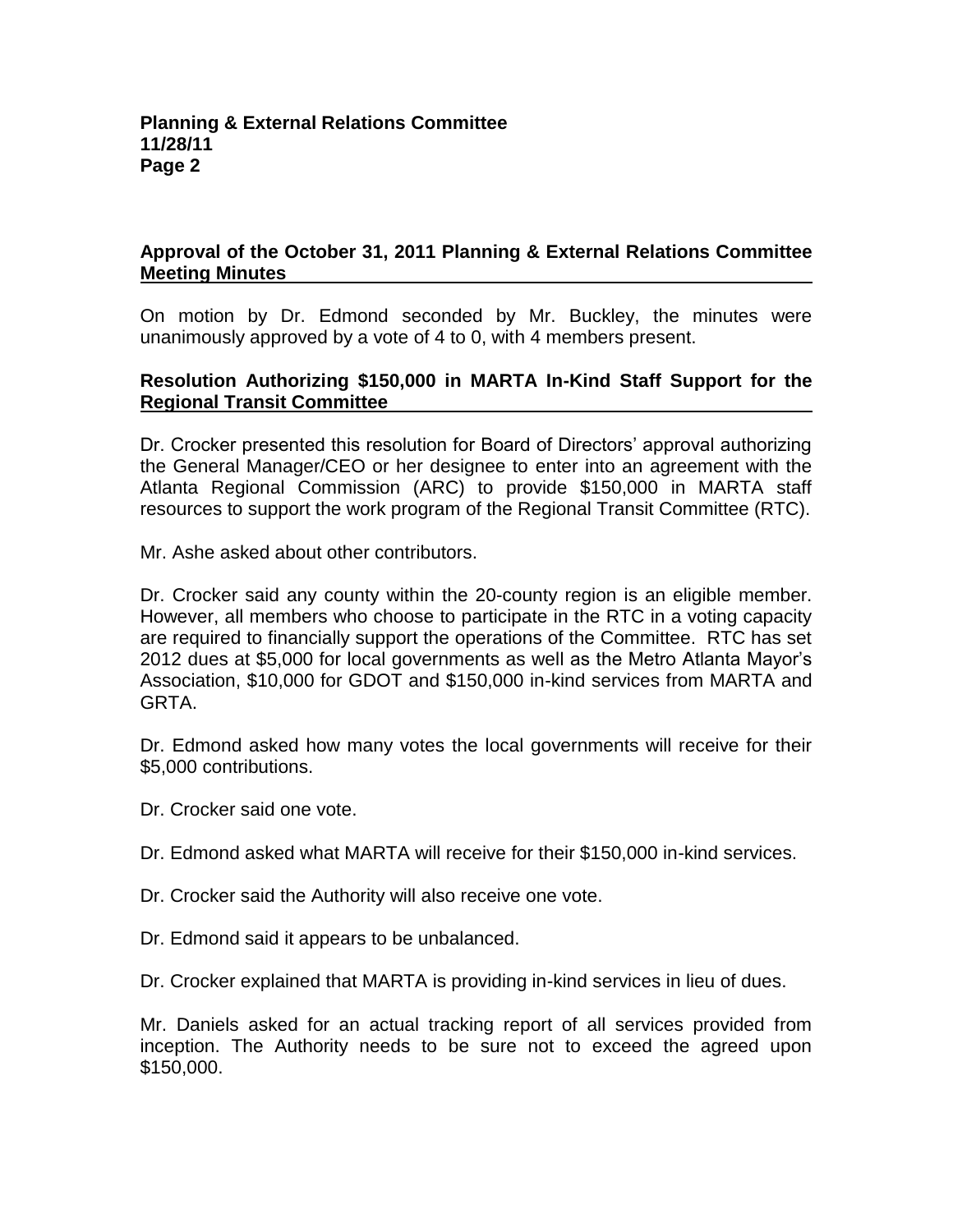Dr. Crocker said MARTA did not track during 2006-2007. Staff can provide the monthly reports for 2008-2009. Year-to-date, progress has been slow. Going forward more will be needed from the Authority. Staff plans to come before the Board in January for approval of a LPA.

Mr. Daniels asked staff to provide the Board a summary.

Dr. Crocker said staff would be able to provide a brief summary of the support services.

Dr. Edmond said it is believed that MARTA is doing this because they are the grant recipient.

Dr. Crocker said in-kind services are beneficial for MARTA. It tracks what MARTA does for the region and gives the Authority leverage to bring more Federal funds to the region.

Mr. Ashe said he could not imagine MARTA not participating. He thanked staff for the work on getting MARTA the matching dollars.

Dr. Scott said planning dollars come to MARTA, thus it has an obligation – the RTC has provided a structure. There is no way to draw the funds MARTA has received without providing this type of support to the region. MARTA cannot afford not to do this.

Mr. Daniels added that MARTA must find a way to communicate its commitment.

On motion by Mr. Ashe seconded by Dr. Edmond, the resolution was unanimously approved by a vote of 6 to 0, with 6 members present.

# **Request for Board Approval to Conduct Public Hearings for April 2012 Mark-Up**

Mr. Crockett presented this request for Board approval to conduct Public Hearings as required by the MARTA Act and consistent with MARTA Board Policy to be held in January 2012 for proposed changes to bus service that will be implemented with April 2012 Mark-Up.

The proposed route modifications (1, 12, 32, 86 and 115), in their entirety, will not